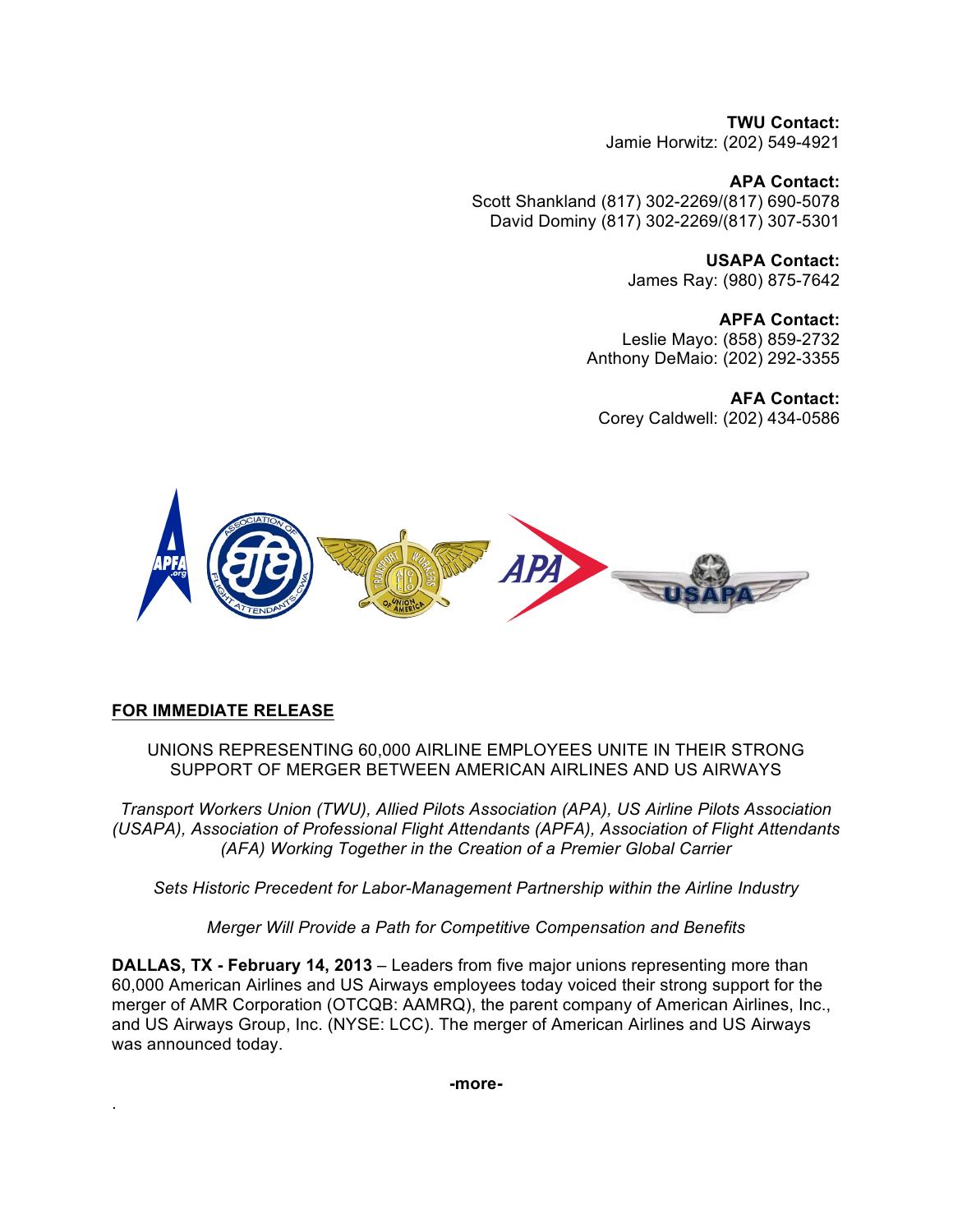James C. Little, International President, TWU, said, "Our members have made major sacrifices over the past year. We are pleased that today American Airlines and US Airways have reached a positive step toward building a stronger, more secure and more competitive airline. This should benefit both travelers and workers. Much more work needs to take place before all of the parts that will make up a New American Airlines are assembled, but the airline we're building should be better than the old American and US Airways."

Keith Wilson, President of the Allied Pilots Association at American Airlines said: "We are excited with today's announcement, which we believe is the right path forward for American Airlines and its employees. This combination paves the way for a new, more competitive American Airlines and a brighter future for the dedicated employees of the combined company. We recognized the value of merging at the very beginning, and worked for the past year to help bring this deal to fruition. Employees of the new American Airlines will enjoy competitive compensation and benefits, and will be part of a stronger airline which will create greater opportunities over the long term."

Captain Gary Hummel, President, USAPA, said, "This merger came about due to the cooperative efforts of both management and labor. As pilots, we are proud to be a part of the New American Airlines and look forward to working with our colleagues at the Allied Pilots Association, building our new company into a financially strong, premier global carrier."

Laura Glading, APFA President said "It's been a long, tough road but the result is well worth it. Today's announcement proves that everyone benefits when labor has a seat at the table. The new American will provide job security and fair compensation for all employees and another great option for the flying public. Flight attendants are eager to help build a strong and competitive airline and bring American back to prominence."

Deborah Volpe and Roger Holmin, Presidents of the Association of Flight Attendants - CWA at US Airways said: "Flight Attendants are ready to participate in the benefits that will be generated by the strong network combination of American Airlines and US Airways. We are proud to be a part of the frontline that makes our airline a success and we look forward to the new opportunities we will generate by working alongside our counterparts at American."

# **Association of Professional Flight Attendants (APFA)**

Founded in 1977, the Association of Professional Flight Attendants (APFA) is the largest independent Flight Attendant union in the nation. It represents the 16,000 Flight Attendants at American Airlines. APFA Members live in almost every state of the nation and serve millions of Americans as they travel the nation and the world. Laura Glading is serving in her second fouryear term as president of the union. For more information visit apfa.org.

#### **Association of Flight Attendants-Communications Workers of America, AFL-CIO (AFA)**

The Association of Flight Attendants is the world's largest Flight Attendant union. Focused 100 percent on Flight Attendant issues, AFA has been the leader in advancing the Flight Attendant profession for 67 years. Serving as the voice for Flight Attendants in the workplace, in the aviation industry, in the media and on Capitol Hill, AFA has transformed the Flight Attendant profession by raising wages, benefits and working conditions. Nearly 60,000 Flight Attendants come together to form AFA, part of the 700,000-member strong Communications Workers of America (CWA), AFL-CIO.